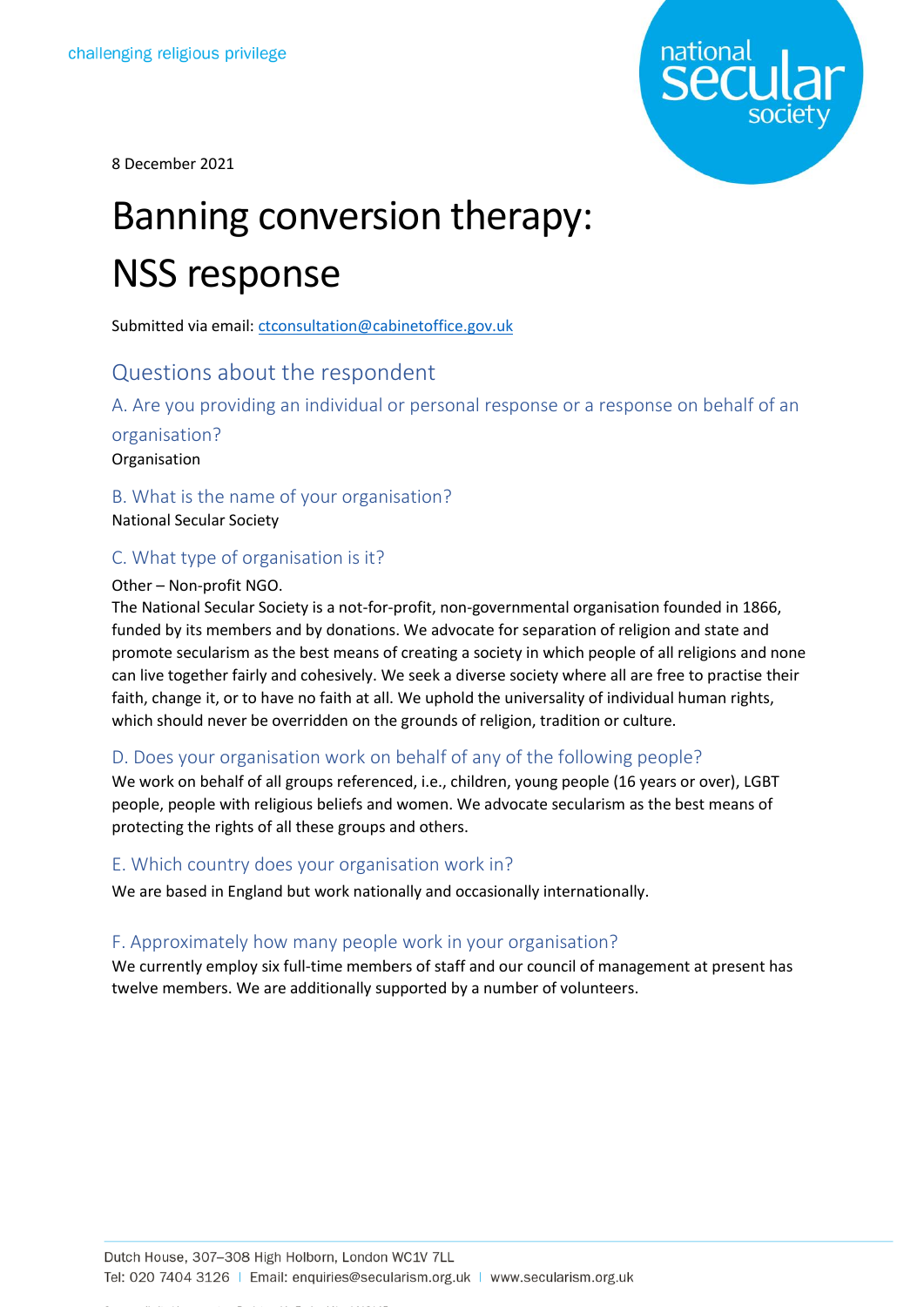# Views on banning conversion therapy Do you agree or disagree that the Government should intervene to end conversion therapy in principle? Why do you think this?

#### **Strongly agree.**

We welcome the opportunity to respond to the government's consultation on banning conversion therapy, and strongly agree that the government should intervene to end conversion therapy in principle.

We advocate for a secular approach to healthcare, including in the field of mental health. Our work is intended to protect patients from harm caused by the imposition of religious values. We are opposed to religious influences in medicine where these adversely affect the manner in which medical practice is performed.

We note that all reputable medical and psychological experts agree that conversion therapy is ineffective, inherently homophobic, harmful and unethical. We therefore consider it appropriate for the state to work towards ending the practice.

# Consultation questions

# Q1. To what extent do you support, or not support, the Government's proposal for addressing physical acts of conversion therapy? Why do you think this?

We consider physical acts of conversion therapy to be abhorrent and welcome that no act of physical violence done in the name of conversion therapy is legal in this country.

We think it is reasonable to legislate to ensure that where existing violent offences are motivated by conversion therapy, it may be considered as a potential aggravating factor by the judge upon sentencing.

Q2. The Government considers that delivering talking conversion therapy with the intention of changing a person's sexual orientation or changing them from being transgender or to being transgender either to someone who is under 18, or to someone who is 18 or over and who has not consented or lacks the capacity to do so should be considered a criminal offence. The consultation document describes proposals to introduce new criminal law that will capture this. How far do you agree or disagree with this?

**We strongly agree that talking conversion therapy for those who are under 18 should be considered a criminal offence.** We have repeatedly advocated that individuals under 18 should be protected by law from any form of conversion therapy. This is similar to laws passed in other countries, including Germany. We agree with the government that those under 18 years of age are more vulnerable and therefore are at higher risk of being harmed.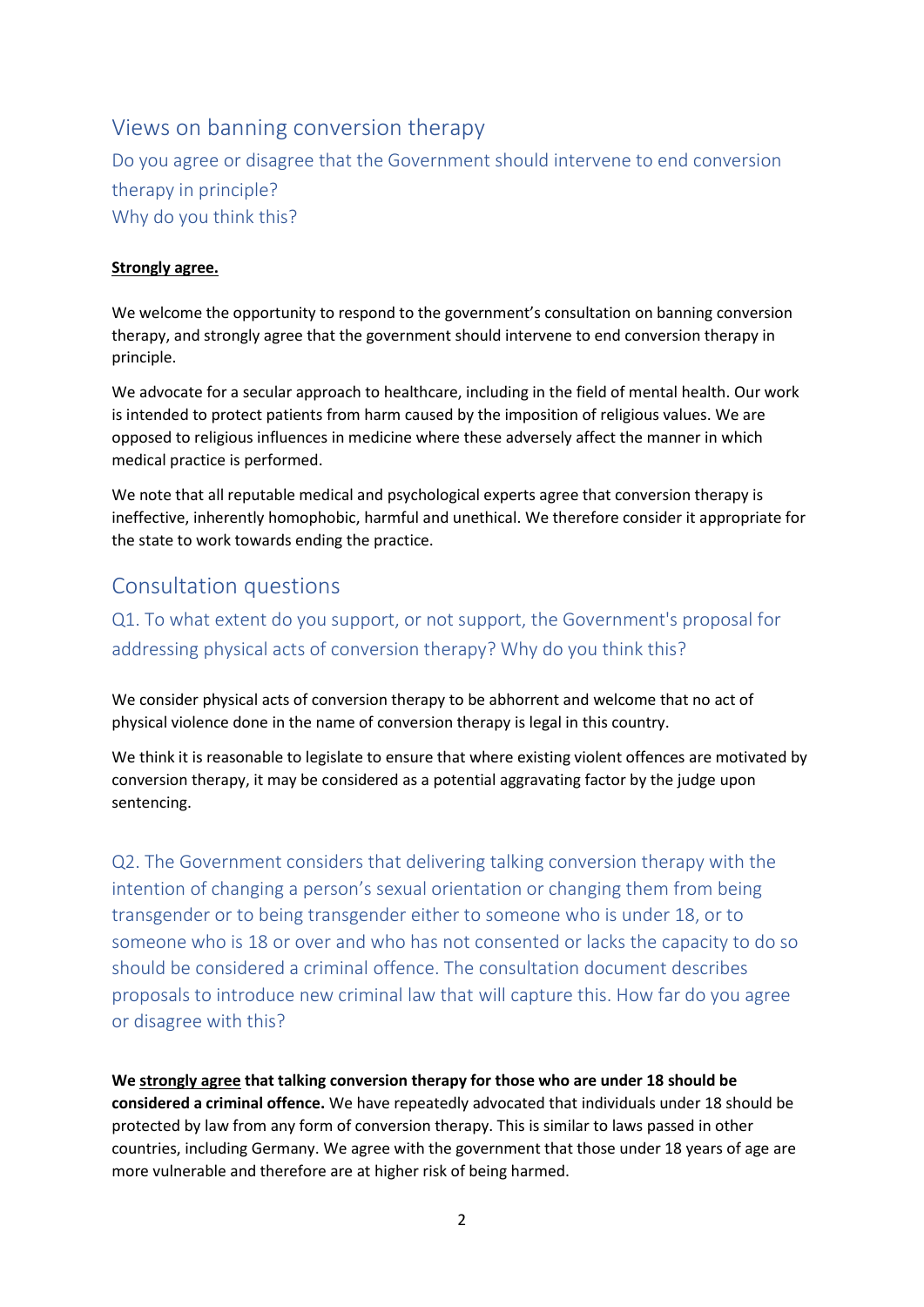**However, we think there are still many points that require clarification regarding the proposed ban on conversion therapy on "someone who is 18 or over and who has not consented or lacks the capacity to do so", i.e. "vulnerable adults".** 

#### 'Consent' and coercion

We agree that any attempt to compel or coerce an individual into activities aimed at changing their sexual orientation or gender identity should be prohibited.

Given the well-documented psychological harm of conversion therapy on already-vulnerable individuals, and the power imbalance between those undergoing conversion therapy and those giving it, any necessary balancing of rights should weigh heavily in favour of protecting those seeking or being subjected to harm.

We support the principle that adults with capacity should be allowed to make decisions that others may regard as unwise or dangerous such as choosing to try to change their sexual orientation despite the evidence that it doesn't work and may be harmful. However, as we said in our letter to Liz Truss on 2 November, whilst we accept that it is possible for adults to consent to conversion therapy, it is clear to us that the idea of consent is problematic in circumstances where individuals have been raised in insular religious households or communities.

On the question of consent, the consultation document says an adult undergoing conversion therapy "must not be influenced by others".

Every LGBT+ individual raised in a conservative religious community is under considerable influence by others regarding how they will view their own sexuality. Anti-LGBT+ attitudes are inescapable in such communities. It is hard to see how any individual raised in a conservative religious community will be able to give meaningful and informed consent for conversion therapy.

#### **We therefore need clarity on whether adults who have been raised in fundamentalist and insular religious communities with little exposure to other views and people from outside their community could be considered 'vulnerable' for the purposes of this offence.**

A similar question arises regarding coercion. LGBT+ people in religious communities may be motivated to seek conversion therapy through fear of going to 'hell' or other forms of divine punishment.

#### **We therefore need clarity on whether being raised in a community that suggests LGBT+ people will receive divine punishment will be considered a form of coercion.**

It is also unclear who the target is of the proposed law around coercion or control in a conversion therapy context. The proposals do not specify whether the person doing the coercing (e.g. a parent, religious leader etc) would be criminally liable, or the person performing the coerced conversion therapy, or both. It is essential that the law makes clear who would be guilty of the offence.

We also had concerns about following statement: "an adult who wants to be supported to be celibate will be free to do so". Many forms of 'conversion therapy' amount to this, i.e. talking 'therapy' or prayers to 'support' a gay individual not to give in to their sexual desires, i.e. to remain celibate. The government should ensure that 'support to remain celibate' given to a gay person is considered a form of conversion therapy within the new law.

Finally, under the proposals it appears that an individual who consented to talking conversion therapy, but was subsequently harmed by such therapy, has no recourse in law for justice and/or compensation. Regardless of whether or not they consented to the therapy, victims who can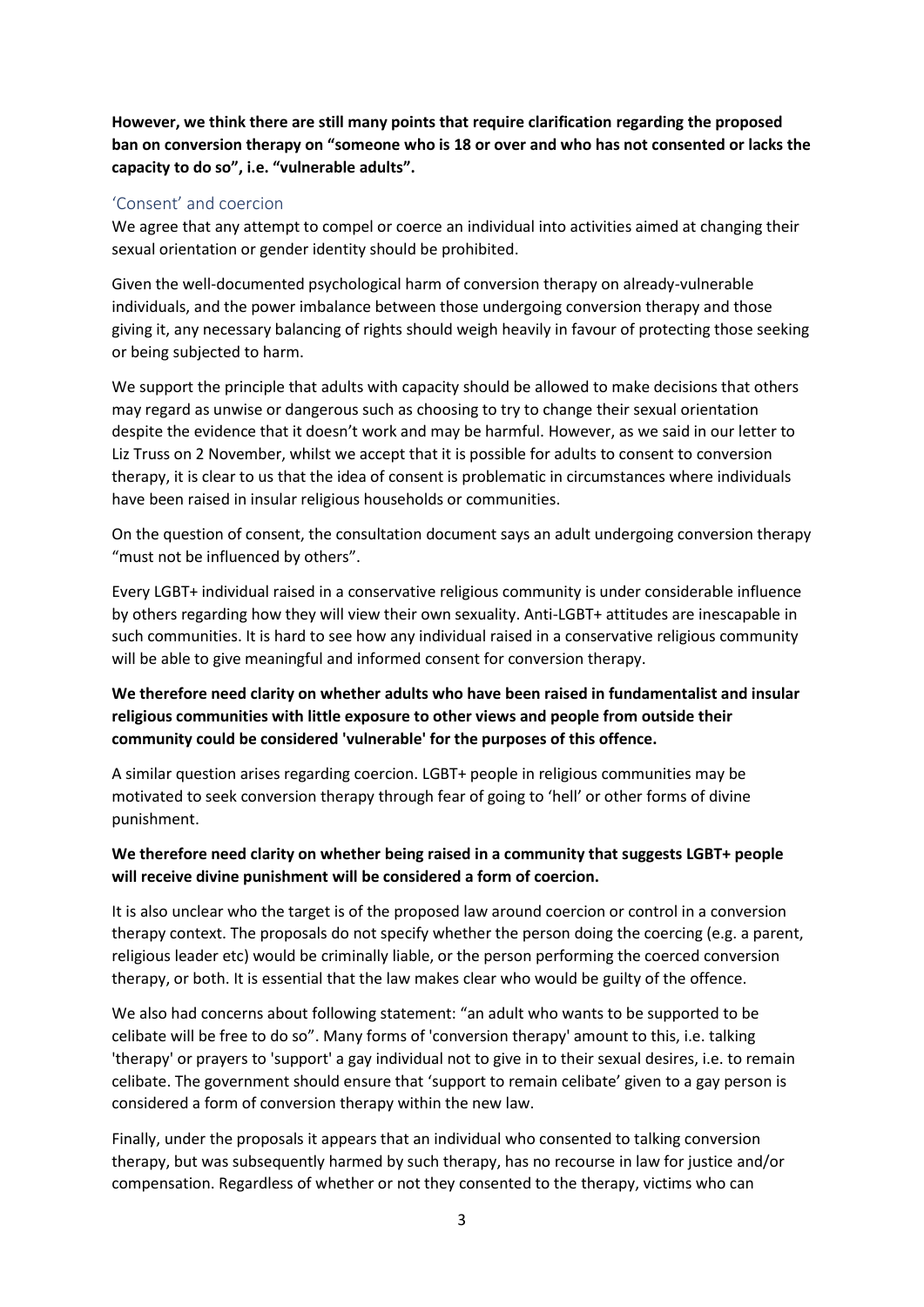demonstrate they suffered physical or psychological harm by attempts to change their sexuality or gender identity should be able to seek compensation. There should be no religious exemptions.

#### 'Private prayer'

The proposals state that "private prayer" would not be considered a form of conversion therapy.

## **We are concerned that because "private prayer" has not been defined, a loophole may be created whereby religious groups can continue to perform conversion therapy with impunity.**

For example, in 2018 a branch of the Pentecostal church Winners' Chapel was filmed attempting to 'cure' an undercover reporter of his homosexuality via a "complete mind reorientation"<sup>1</sup>. The 'cure' involved prayer in a private setting which, while traumatic for the reporter, did not involve violence and would be unlikely to fall under the threshold of criminalised acts of physical conversion therapy set out in the proposals.

**We therefore seek clarity on whether the proposed 'talking conversion therapy' offence include those 'therapies' performed in a religious setting or using religious rituals, such as non-violent exorcisms, laying on of hands, group prayers etc., and whether it is the government's view that this is something individuals can freely consent to.** A law that does not cover such practices is unlikely to capture most instances of conversion therapy taking place in the UK.

## Impact on treatment of children experiencing gender dysphoria

We welcome the government's intention to ensure that banning conversion therapy will not result in interference for professional psychologists, psychiatrists, psychotherapists, counsellors and other clinicians and healthcare staff providing legitimate support for those who may be questioning if they are LGBT. Careful consideration must be given to how any legislation will impact on medical practitioners' efforts to treat gender dysphoria.

## Q3. How far do you agree or disagree with the penalties being proposed?

We agree the proposed penalties are reasonable.

## Q4. Do you think that these proposals miss anything? If yes, can you tell us what you think we have missed?

Please see our answer to Q2 regarding possible loopholes for religious conversion therapy in the proposals.

We have also identified the following areas where we believe the government could take further action:

#### a. Tackling anti-LGBT+ prejudice in schools and wider society

We think the best way to end conversion therapy is to end the demand, by working towards a society that treats LGBT+ people as equals and challenging those institutions, including religious institutions, that espouse homophobic views. We are therefore disappointed that the government has not made any proposals in the consultation to eliminate the anti-LGBT+ prejudice that fuels the demand for conversion therapy.

For example, there is a great need to improve LGBT-inclusive education in our schools. We are aware that there are some UK faith schools, including state-funded faith schools, that include stigmatising

<sup>1</sup> [https://www.itv.com/news/2018-11-12/an-itv-news-undercover-investigation-exposes-the-uk-church-that-claims-you-dont-have-to-be](https://www.itv.com/news/2018-11-12/an-itv-news-undercover-investigation-exposes-the-uk-church-that-claims-you-dont-have-to-be-gay)[gay](https://www.itv.com/news/2018-11-12/an-itv-news-undercover-investigation-exposes-the-uk-church-that-claims-you-dont-have-to-be-gay)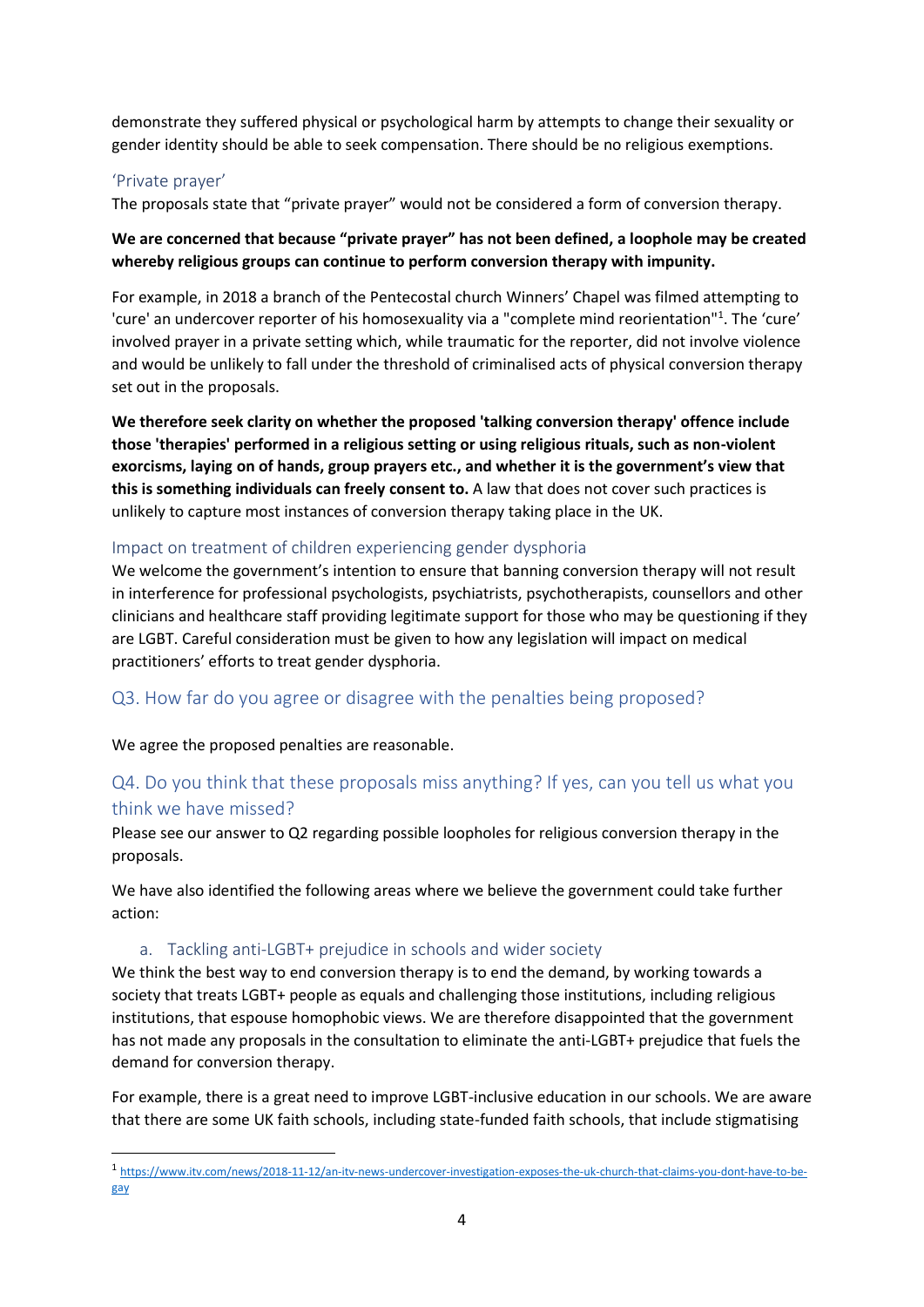ideas about same-sex relationships in their policies. For example, we have found UK schools that say homosexuality is "intrinsically disordered", and that same-sex relationships are morally wrong, in their relationships and sex education (RSE) policies<sup>2</sup>. No school, regardless of its ethos, should foster the idea that being gay is shameful, sinful or inferior to being heterosexual.

Similarly, some schools in the UK have been pressured by external religious groups to censor teachings about same-sex relationships<sup>3</sup>. All schools should be supported by the government to ensure they can teach about LGBT+ issues in an age-appropriate manner without fear of intimidation.

The government has also missed opportunities to crack down on charities that promote homophobic ideology; please see our answer to Q11 for further details.

#### b. Conversion therapy by healthcare professionals

**We believe the government should make it a criminal offence for any healthcare professionals, including psychotherapists, psychologist and psychiatrists, to practise, promote or make a referral for conversion therapy**. Under the current proposals, it would be legal for a healthcare professional to perform conversion therapy on a consenting adult.

We are disturbed by findings published in 2009 in BMC Psychiatry that over 200 accredited mental health professionals had offered some form of conversion therapy, with 35% of patients referred to them for treatment by GPs and 40% treated inside an NHS practice<sup>4</sup>.

Such referrals and "treatment" by medical professionals, even more so if within the NHS, are likely to be accepted by the individuals as being in their best interests and individuals may feel powerless to resist it. Those practitioners acting in this way are likely to highly motivated, often by their faith, and prevention measures need to be robust.

The vast majority of medical professionals agree that conversion therapy is pseudoscience – and harmful pseudoscience at that. Like any other pseudoscience it has no place in medicine. Therefore, the law should protect individuals from being harmed by techniques practiced or promoted by an accredited 'professional', or someone else who claims the technique is grounded in science and medicine. Any accredited professional who practices, promotes or refers an individual for conversion therapy should lose that accreditation.

**The government must also take steps to improve education among health professionals about conversion therapy.** BMC Psychiatry's survey revealed considerable ignorance about sexual orientation and confused medical ethics among mental health care professionals who had offered conversion therapy. Some believed same-sex sexual activity was inherently wrong or posed greater risks to health than opposite-sex sexual activity. Others thought that clients' views of shame or distress caused by same-sex attraction should be addressed by attempting to 'cure' the same-sex attraction, rather than reassuring the client that same-sex attraction should not be a source of shame or distress. Others expressed the view that clients who came from religious or cultural backgrounds where homosexuality is taboo should be assisted in 'curing' feelings of same-sex attraction in order to fit the ideals and norms of that religion or culture.

All of these views are misguided and go against mainstream mental health ethics. Greater education

<sup>2</sup> <https://www.secularism.org.uk/uploads/unsafe-sex-report-april-2018.pdf>

<sup>3</sup> <https://www.secularism.org.uk/news/2019/03/nss-government-must-support-schools-which-promote-lgbt-equality>

<sup>4</sup> <https://bmcpsychiatry.biomedcentral.com/articles/10.1186/1471-244X-9-11>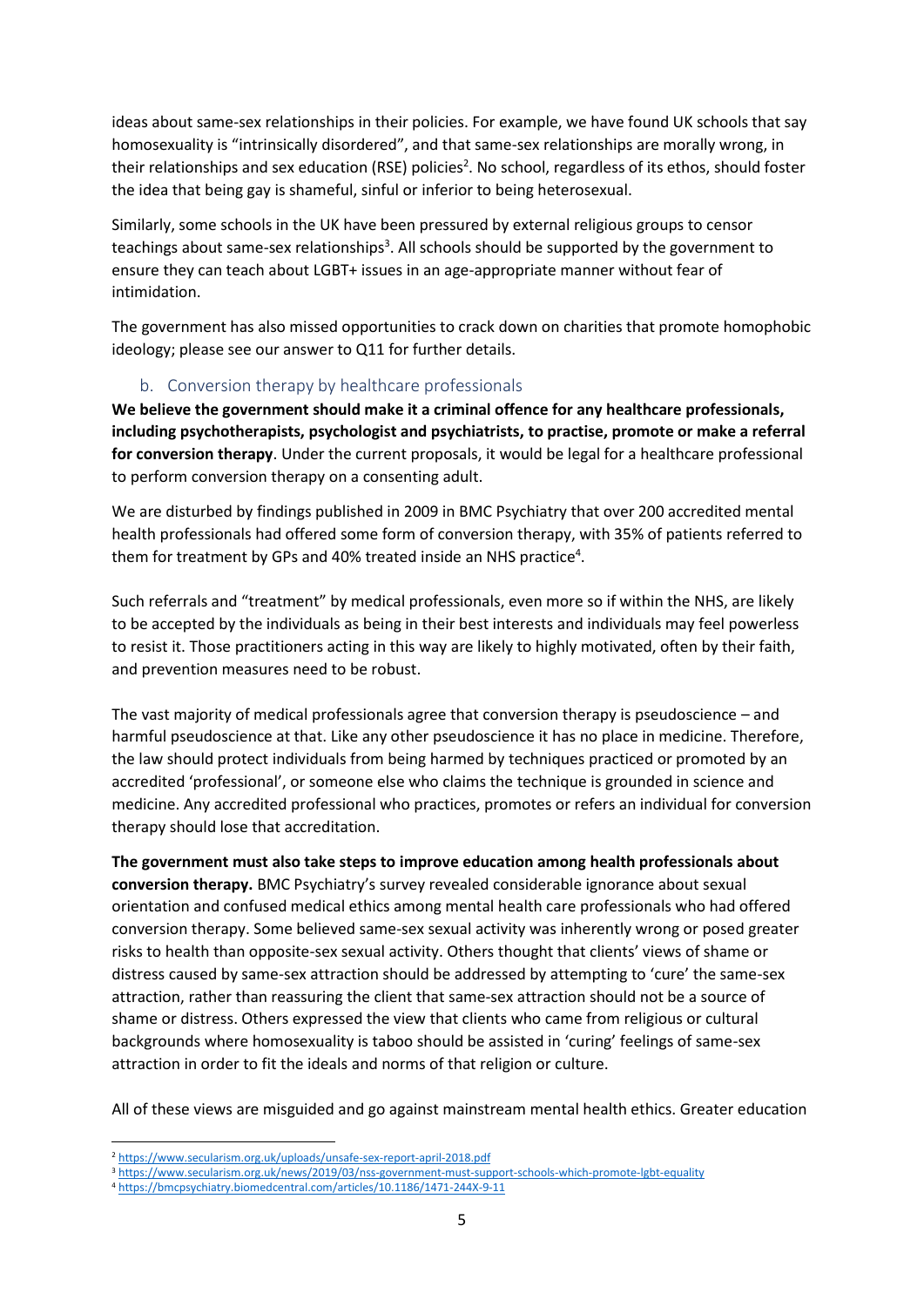and awareness-building may be necessary throughout the field of mental health to ensure no practitioners bring such views into their work.

Q5. The Government considers that Ofcom's Broadcasting Code already provides measures against the broadcast and promotion of conversion therapy. How far do you agree or disagree with this? Why do you think this?

We agree that Ofcom's broadcasting code is likely to prevent the broadcast and promotion of conversion therapy.

Q7. The Government considers that the existing codes set out by the Advertising Standards Authority and the Committee of Advertising Practice already prohibits the advertisement of conversion therapy. How far do you agree or disagree with this?

We are somewhat concerned that some forms of advertising of conversion therapy may not be captured by ASA or CAP. For example, leaflets distributed in public places or delivered to homes may not be captured (see our answer to Q8).

Q8. Do you know of any examples of advertisements that you consider to be endorsing or promoting conversion therapy? If yes, can you tell us what these examples are?

There have been recent reports of conversion therapy being advertised on Facebook in Arabic, despite Facebook banning such adverts in English<sup>5</sup>. It is therefore probable that such advertising may exist in other languages and on other social media platforms.

Aside from online advertising, while we are unaware of any recent advertisements for conversion therapy in the UK, we are aware of some religious charities using what we consider to be unethical and misleading methods to advertise spiritual 'cures'.

For example, the registered charity Universal Church of the Kingdom of God (UCKG) sells "holy oil", which it has claimed can be used for "the sick", "the emotionally distressed" and "things that represent difficulties". It promotes the holy oil through a publication designed to look like a newspaper posted through people's letterboxes and left on buses. The document is filled with testimonies about people whose medical conditions and wellbeing improved thanks to the holy oil<sup>6</sup>. When we reported this to ASA and the Fundraising Regulator, neither were able to take action.

It is possible that advertising for conversion therapy could be distributed in a similar fashion beyond the reach of ASA, CAP and the Fundraising Regulator.

<sup>5</sup> <https://www.openlynews.com/i/?id=dca4275c-275a-4ede-baec-08074c4f262f>

<sup>6</sup> <https://www.secularism.org.uk/opinion/2020/04/charities-cant-sell-snake-oil-or-can-they>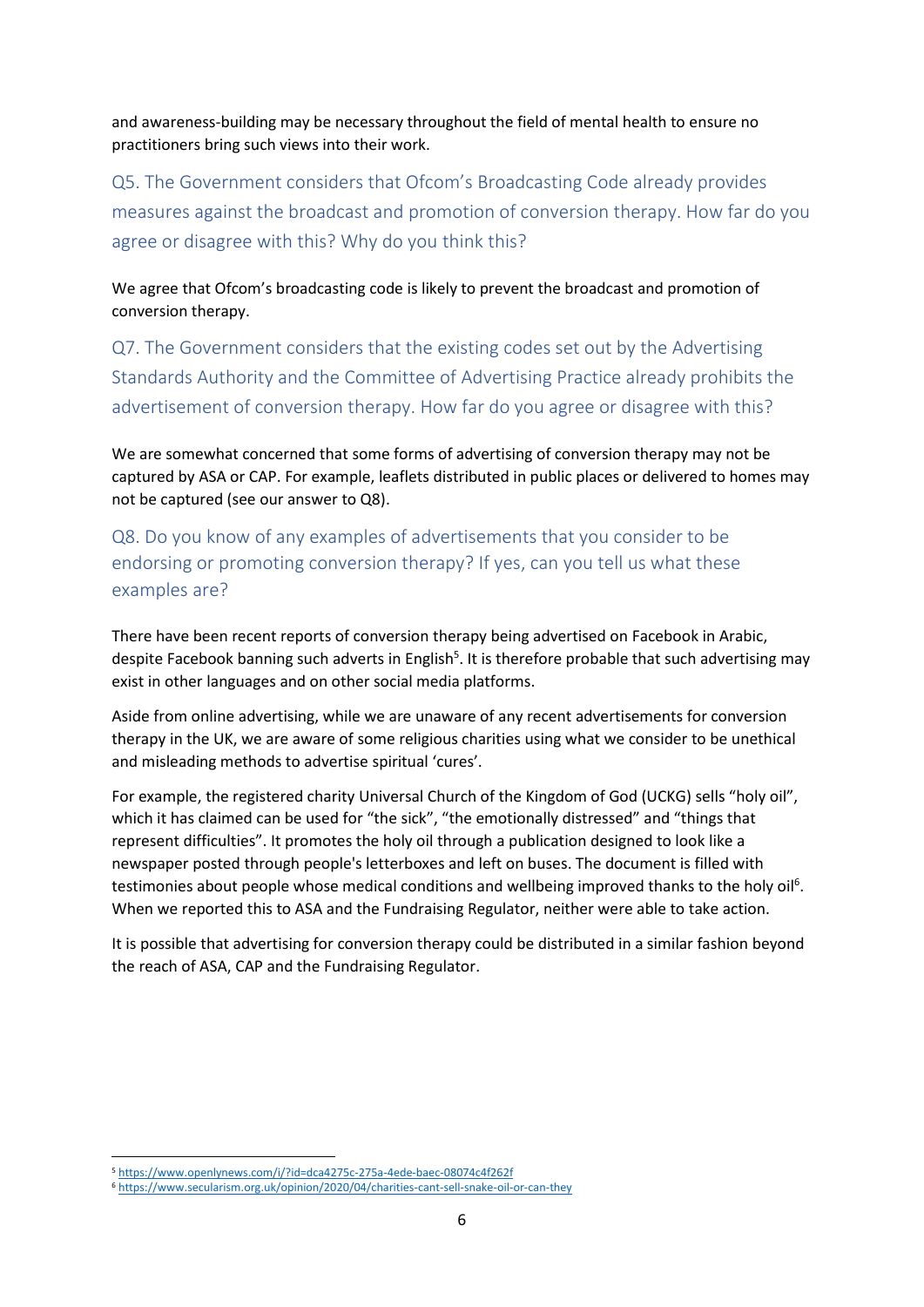Q11. Charity trustees are the people who are responsible for governing a charity and directing how it is managed and run. The consultation document describes proposals whereby anyone found guilty of carrying out conversion therapy will have the case against them for being disqualified from serving as a trustee at any charity strengthened. To what extent do you agree or disagree with this approach? Why do you think this?

**We strongly agree with the proposal to ensure that charities do not support conversion therapy.** This is an issue we have repeatedly raised with both the government and Charity Commission. **However, we are concerned that the proposals are not robust enough in this respect and will do little to address the issue of charities supporting conversion therapy.**

We agree with the proposals that anyone found guilty of carrying out conversion therapy will have the case against them for being disqualified from serving as a trustee at any charity strengthened.

However, it appears that under the proposals, charities that either perform or promote legal (i.e. 'consensual') forms of talking conversion therapy will still be able to retain registered charitable status, including the tax benefits this status provides.

An example demonstrating how difficult it is for the Charity Commission to deny registration to charities promoting conversion therapy, or the underlying homophobic ideologies that fuel conversion therapy, is the case of the charity Living Out. Although Living Out has said it does not support conversion therapy, an article on Living Out's website suggests the organisation regards same-sex relationships and desiring sexual encounters with someone of the same sex as sinful<sup>7</sup>. It therefore seeks to help "Christian brothers and sisters who experience same-sex attraction stay faithful to biblical teaching on sexual ethics"<sup>8</sup>. In other words, the organisation exists to encourage gay people to practice celibacy.

In 2015, the Charity Commission rejected a registration application from Living Out, on the basis that it was not serving a public benefit and because it "was not evidenced that the organisation sought to promote the wider Christian religion rather than the specific doctrines with regard to homosexuality."<sup>9</sup>

Living Out sought a review, and in 2016 the Charity Commission reversed its decision and accepted Living Out on to the register<sup>10</sup>. Critics of this decision included Conservative MP Michael Freer who expressed surprise that "the Charity Commission could remotely believe this to be of public benefit". He said: "This is gay cure therapy rebranded."<sup>11</sup>

But the commission said it was now satisfied that Living Out "was a more broadly-focused organisation, interested in promoting acceptance, love, compassion and a welcoming place in the Christian Church for same-sex attracted individuals who wish to stay true to their Christian faith". 12

<sup>7</sup> <https://www.livingout.org/resources/articles/29/the-christian-debate-over-sexual-identity-orientation-and-labelling>

<sup>8</sup> <https://register-of-charities.charitycommission.gov.uk/charity-search/-/charity-details/5058286/charity-overview>

<sup>9</sup> <https://www.civilsociety.co.uk/news/charity-commission-registers-organisation-that-encourages-gay-christians-to-remain-celibate.html> 10[https://assets.publishing.service.gov.uk/government/uploads/system/uploads/attachment\\_data/file/501454/Living\\_Out\\_full\\_decision.p](https://assets.publishing.service.gov.uk/government/uploads/system/uploads/attachment_data/file/501454/Living_Out_full_decision.pdf) [df](https://assets.publishing.service.gov.uk/government/uploads/system/uploads/attachment_data/file/501454/Living_Out_full_decision.pdf)

<sup>11</sup> <https://www.thirdsector.co.uk/mike-freer-mp-criticises-decision-register-living-charity/governance/article/1384237>

<sup>12</sup>[https://assets.publishing.service.gov.uk/government/uploads/system/uploads/attachment\\_data/file/501454/Living\\_Out\\_full\\_decision.p](https://assets.publishing.service.gov.uk/government/uploads/system/uploads/attachment_data/file/501454/Living_Out_full_decision.pdf) [df](https://assets.publishing.service.gov.uk/government/uploads/system/uploads/attachment_data/file/501454/Living_Out_full_decision.pdf)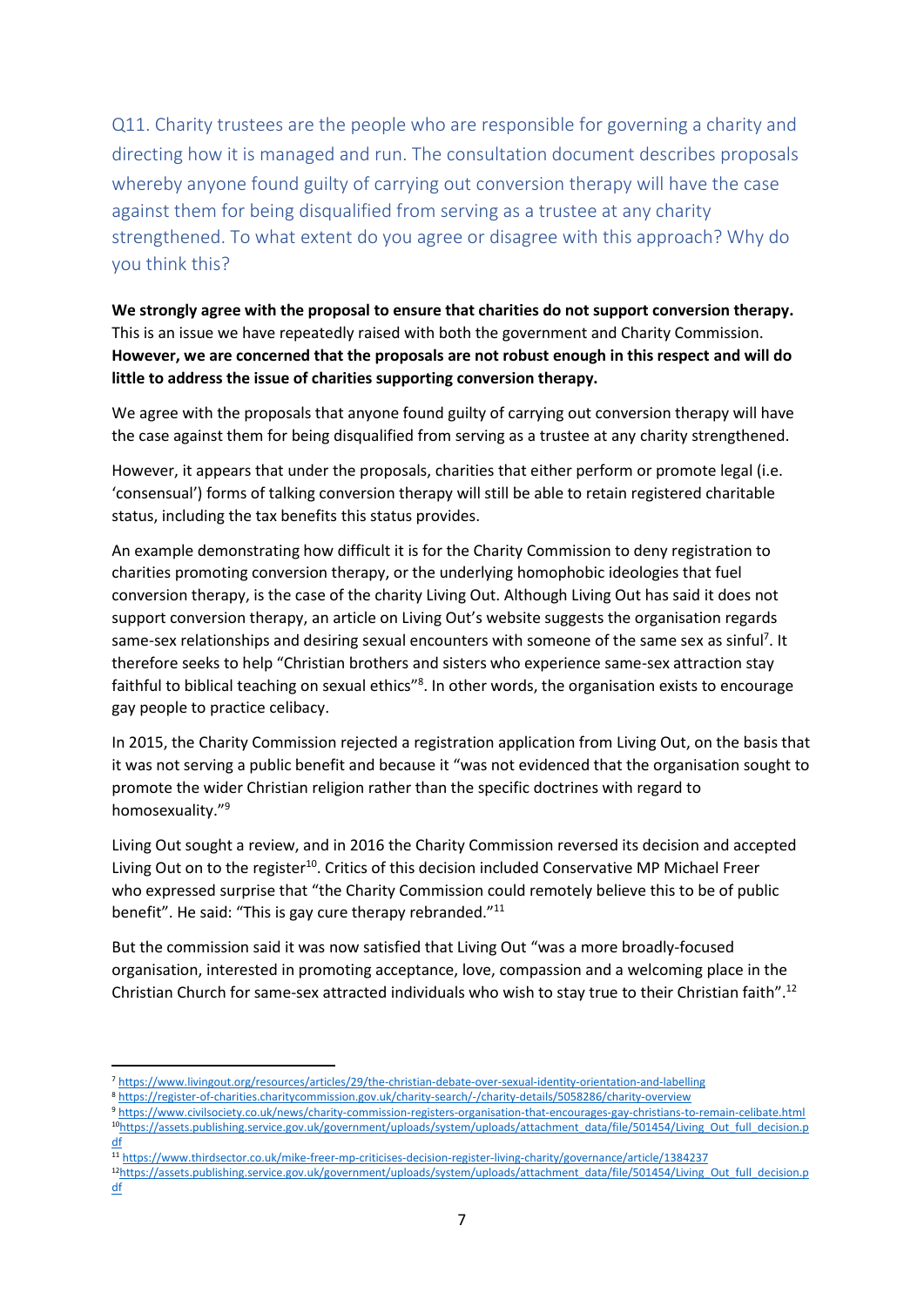This highlights one of the main roots of the problem. Every charity that we know has promoted or performed gay conversion therapy, or the idea that even to think sexual thoughts about people of the same sex is wicked, is registered under the charitable purpose of "The advancement of religion".

We believe charities promoting conversion therapy and other homophobic ideologies are able to do so because they are advancing a religious doctrine. We believe a charity that was not registered under this purpose would be unable to promote these forms of homophobia in this manner.

Furthermore, changes in charity law should mean that charities registered under 'the advancement of religion' must demonstrate that they serve a public benefit. However, our research has indicated there is very little evidence to suggest the vast majority of religious charities have truly been subjected to the 'public benefit test'<sup>13</sup>. The proliferation of religious charities promoting conversion therapy and other often extreme forms of homophobia is further evidence of this.

For reference, we have included a list of charities found to be promoting or performing conversion therapy, or promoting anti-LGBT+ religious ideologies, in the Appendix.

Another example of the problems faced by charity regulators in tackling conversion therapy in the charity sector is the case of Core Issues Trust. This charity is registered in Northern Ireland so it would not fall within the jurisdiction of the proposed laws, but its case serves to demonstrate issues that the Charity Commission for England and Wales could also face.

Core Issues Trust advocates what it calls "change orientated therapies" for people "who want to move away from homosexual feelings, behaviours and attractions". The trust says the therapies it promotes "support client goals to prioritise conservative religious values over their same-sex attractions in identity development".

The trust is registered with the Charity Commission for Northern Ireland under the charitable purposes to advance religion and advance education. Under its objects of association, it encourages "lifestyle choices consistent with Christian living" and upholds the view that sexual relationships outside heterosexual marriage are "inconsistent" with the Bible.

In 2020 the NSS wrote to the Charity Commission for Northern Ireland to urge it to review Core Issues Trust's status as a registered charity. The commission's reply said it is "not the role of the commission to adopt a position on the charity's conduct in this matter". It noted that the Core Issues Trust presents its therapy as "beneficial" and "contests the view that this practice is inherently harmful".

It said that the charity's trustees have "demonstrated a regard for" guidance on providing a public benefit, and that charitable purposes must be "beneficial, not harmful". But it added: "We note that the practice of conversion therapy / change orientated therapy is not among the purposes of the charity."

The commission's response appeared to suggest it was not the commission's role to take a position on such therapy while it is legal.

We think neither conversion therapy nor the promotion of homophobic ideology, such as the idea that same-sex relationships are morally wrong, can ever serve a public benefit. On the contrary, both are harmful to individuals and society.

Therefore, it is not sufficient for the government to only penalise those charities and trustees involved with illegal forms of conversion therapy.

<sup>13</sup> [https://www.secularism.org.uk/uploads/nss-advancement-of-religion-charity-report-\(electronic\).pdf](https://www.secularism.org.uk/uploads/nss-advancement-of-religion-charity-report-(electronic).pdf)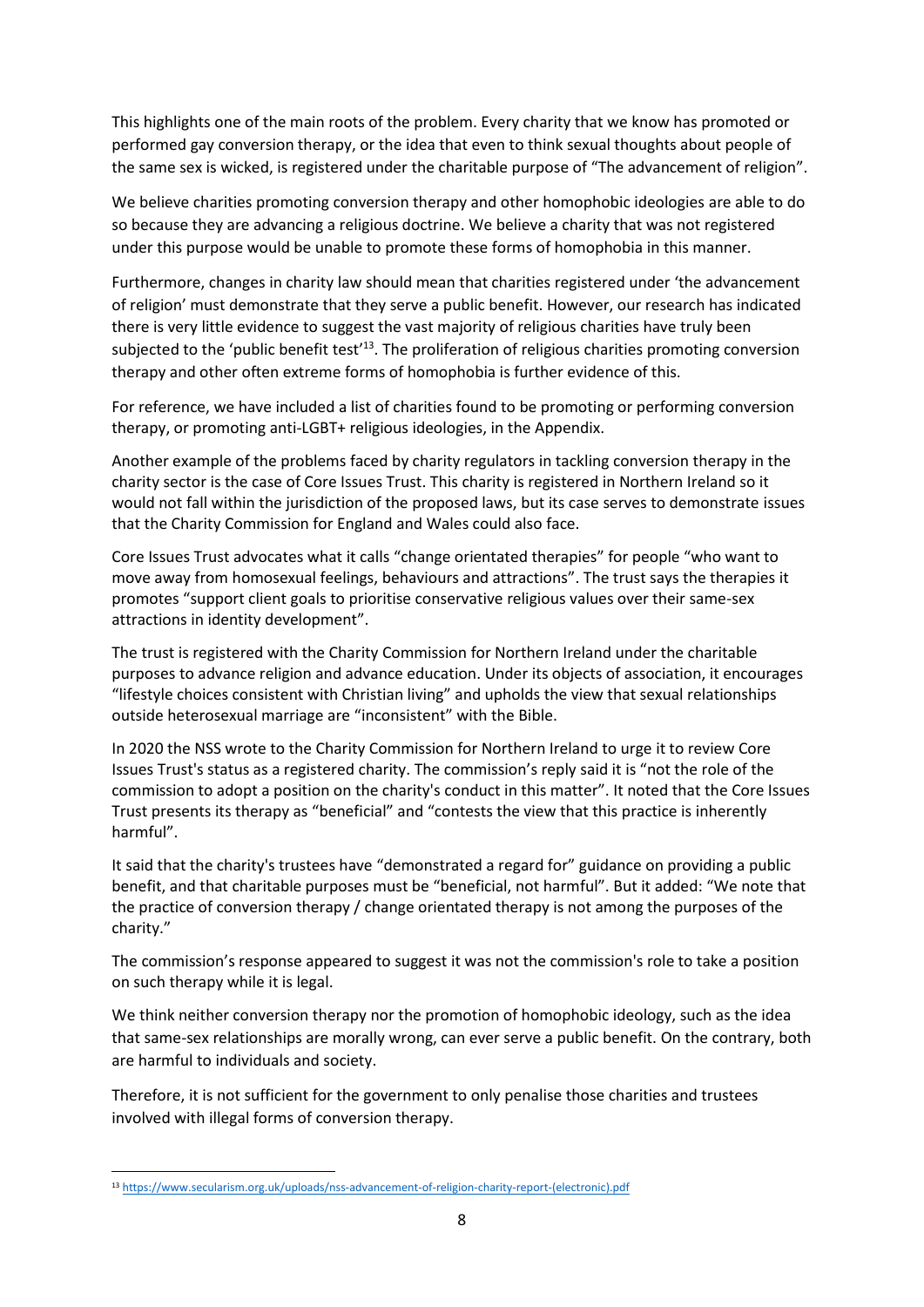We also think removing "the advancement of religion" as a charitable purpose would help ensure harmful religious organisations cannot attain charitable status; religious organisations that do provide a genuine public benefit can easily register under a different charitable purpose. More information about this can be found in our 2019 report on religious charities: <https://www.secularism.org.uk/charities/charity-report.html>

It should be noted that charities do not make a profit in a commercial sense, but money may still change hands between conversion therapy providers and their victims in the form of a 'donation' or 'expenses'. We are concerned that the proposals to ensure nobody can profit from conversion therapy may not capture these scenarios.

Finally, we are very disturbed by reports that the UK government is among major aid donors to have funded clinics in Uganda, Kenya and Tanzania that offer conversion therapies<sup>14</sup>. This must cease immediately and more scrutiny must be given to the destination of international aid to ensure it does not fund conversion therapy.

#### **We make three recommendations to strengthen the government's proposals to ensure the charity sector does not support conversion therapy:**

1. The government must also ensure those organisations that perform, promote or otherwise support legal, 'consensual' forms of conversion therapy, are prevented from becoming registered charities, and that registered charities found to support conversion therapy are appropriately sanctioned by the Charity Commission, which may include deregistration.

2. The government must ensure any organisations that actively promote homophobic ideology are prevented from becoming registered charities, and that registered charities found to promote homophobia are appropriately sanctioned by the Charity Commission, which may include deregistration.

3. The government must review the charitable purpose of 'the advancement of religion' and its role in enabling charities to promote conversion therapy and other forms of anti-LGBT+ hate.

Q12. To what extent do you agree or disagree that the following organisations are providing adequate action against people who might already be carrying out conversion therapy? (Police; Crown Prosecution Service; OTHER statutory service)? Why do you think this?

We think the Charity Commission for England & Wales may require greater powers to tackle charities that promote conversion therapy and other forms of anti-LGBT+ ideology. Please see our answer to Q11 for more details.

# Economic appraisal

Q15. Do you have any evidence on the economic or financial costs or benefits of any of the proposals set out in the consultation? If yes, please can you provide us with details of this evidence, including where possible, any references to publications?

<sup>14</sup> [https://www.theguardian.com/global-development/2021/jul/02/major-aid-donors-found-to-have-funded-conversion-therapy-clinics-in](https://www.theguardian.com/global-development/2021/jul/02/major-aid-donors-found-to-have-funded-conversion-therapy-clinics-in-africa)[africa](https://www.theguardian.com/global-development/2021/jul/02/major-aid-donors-found-to-have-funded-conversion-therapy-clinics-in-africa)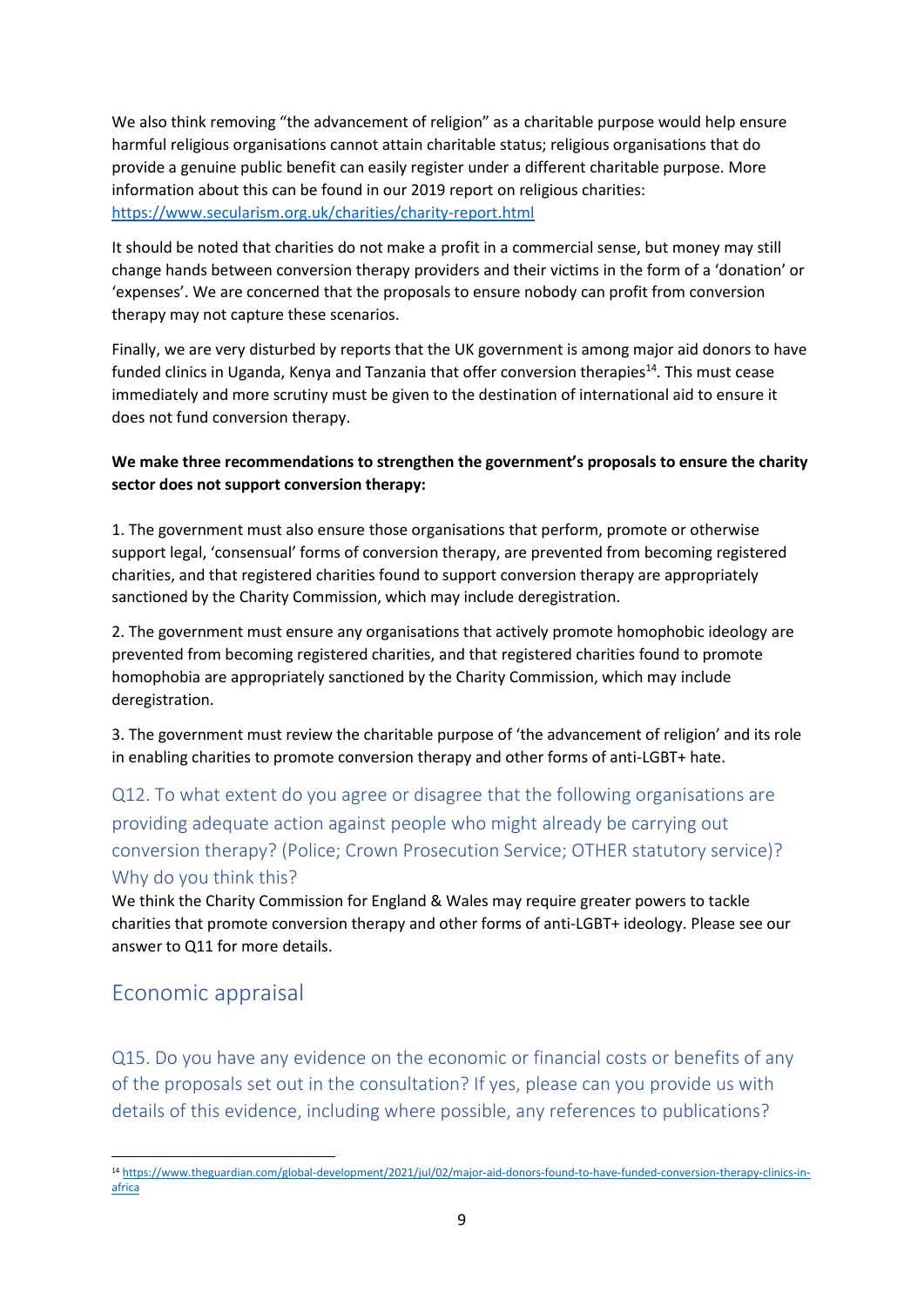Charities supporting conversion therapy and other forms of homophobia (see Appendix for examples and incomes) benefit from public funds in the forms of exemptions from income tax, corporation tax, capital gains tax and stamp duty. They also pay no more than 20% of normal business rates on the buildings they use. Additionally, under the Gift Aid Scheme, charities can claim from HMRC an additional 25% of any donation made by a UK tax-payer, and UK companies can donate to charity before any tax is deducted. Finally, donations made to charities by a bequest in a will are free of inheritance tax.

Preventing charities that promote conversion therapy and homophobia from registering would redirect money currently funding harmful practices and ideologies back into the public purse.

A significant proportion of victims of conversion therapy have subsequently required psychological treatment and other healthcare<sup>15</sup>. Eliminating conversion therapy from society would therefore reduce the burden on the NHS to treat those harmed by the practice.

# Equalities impacts appraisal

Q16. There is a duty on public authorities to consider or think about how their policies or decisions affect people who are protected under the Equality Act 2010. Do you have any evidence of the equalities impacts of any proposals set out in the consultation?

Steps taken to eliminate conversion therapy from society would especially benefit those on the basis of the protected characteristics of gender reassignment and sexual orientation.

Steps that adequately tackle conversion therapy in religious settings would additionally protect those under the protected characteristic of religion or belief. A law that granted religious exemptions for conversion therapy would arguably be detrimental to those sharing particular religions, as they would not receive the same protection in law as those who do not share that religion.

# Questions related to privacy

# Q17. Would you like your response to be treated as confidential? No

Q18. What is your email address? If you enter your email address then you will automatically receive an acknowledgement email when you submit your response. Megan.manson@secularism.org.

#### **Please see overleaf for appendix.**

<sup>15</sup> [https://drive.google.com/file/d/1NpGW3PtZTnT21O4PbwuD\\_rkvk6aG99iv/view](https://drive.google.com/file/d/1NpGW3PtZTnT21O4PbwuD_rkvk6aG99iv/view)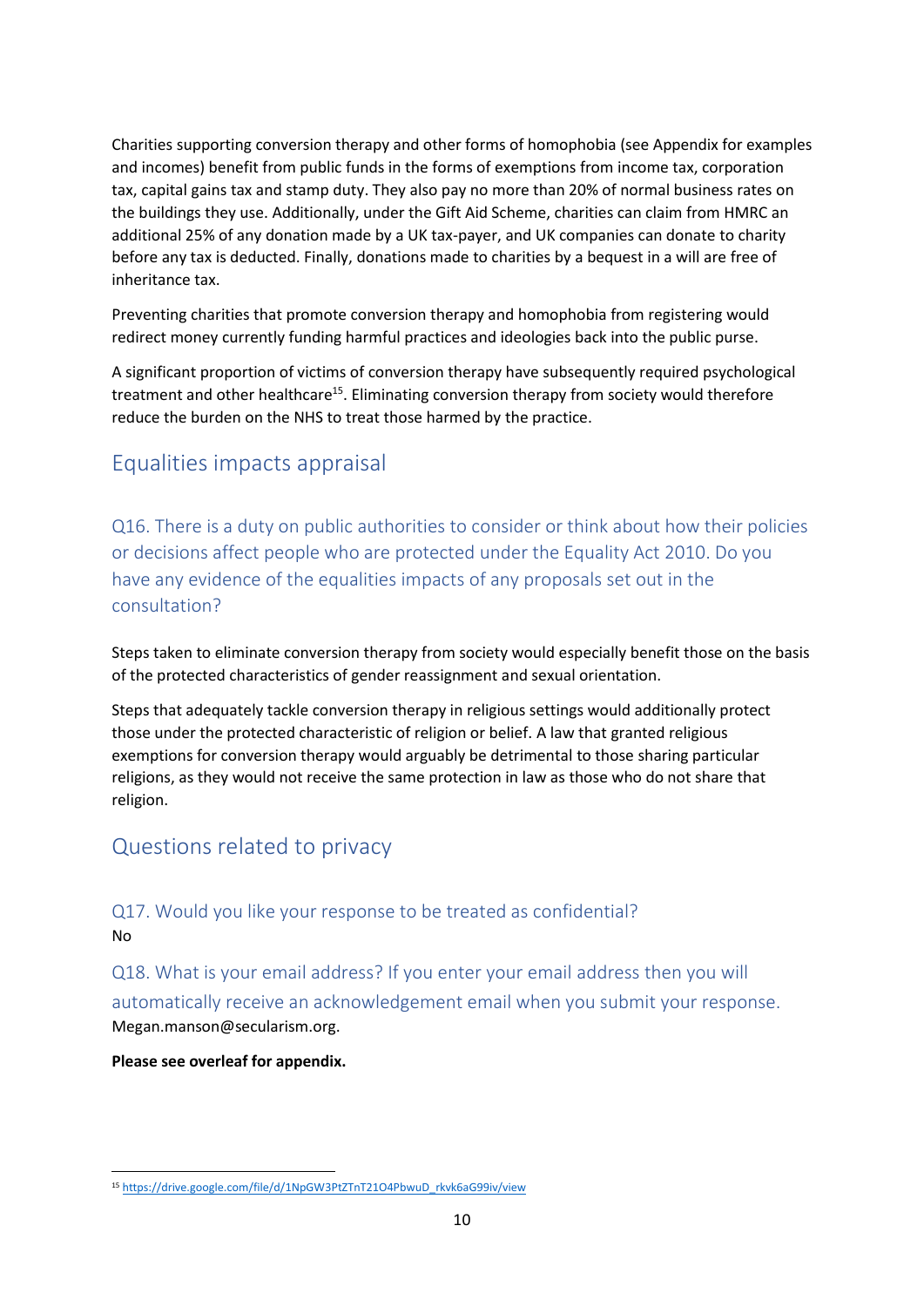## Appendix – examples of charities registered in England that have performed or promoted conversion therapy, or promoted or signposted anti-LGBT+ hate

#### Charity name: **Bolton Central Islamic Society**

Charity number: 1041569 Year registered: 1994 Income: £320,927 Summary: In 2019 this charity's website was found to link to external sites that say gay people should be executed. 16

Charity name: **Christadelphian Advancement Trust** Charity number: 1080393 Year registered: 2000 Income: £77,062

Summary: In 2019, NSS reported this charity to the Charity Commission for content on its website equating homosexuality with bestiality, disease, masochism and Nazism: "The life of sexual impurity is an "ever increasing" downwards path; the endless quest for new relationships and sexual novelty doesn't need to be described. It is significant that having "left the natural use of the woman"(Rom. 1:27), male homosexuals descend on an "ever increasing" path of perversion; they rarely remain where they are, in moral terms. At least two independent surveys of gay men found that around 20% admitted having sex with animals, compared to 3% of heterosexual man (2). The majority of homosexuals have literally thousands of encounters over a lifetime (hence the rapid spread of disease between them), with very few developing stable relationships (3). There is also well documented connection between homosexuality and masochism. The top six male serial killers in the US were all gay; as were many Nazi concentration camp operators."<sup>17</sup>

#### Charity name: **Christadelphian Bible Mission**

Charity number: 1020558 Year registered: 1993 Income: £1,012,481 Summary: The NSS found this charity's website equated gay people with rapists and child abusers: "From lack of discipline has come corruption, immorality, violence, drug and alcohol abuse, hijacking, kidnapping, theft, child abuse, homosexuality, rape and murder."<sup>18</sup>

#### Charity name: **The Christadelphian Sunday School Union**

Charity number: 1097921 Year registered: 2003 Income: £14,321

Summary: This charity is a Sunday school for children. The contents of their website reflect what they teach children. Their website says: "Homosexual practices are clearly condemned (Leviticus 18:22; 20:13; Romans 1:27; 1 Corinthians 6:9-10). Discuss the challenges, and the importance, of staying loyal to Bible teaching when many people view homosexual practices as normal, and homosexual relationships as of equal merit as heterosexual ones."<sup>19</sup>

Charity name: **Church of God in Romford** Charity number: 1188545

<sup>16</sup><https://www.secularism.org.uk/news/2019/04/nss-refers-islamic-charities-promoting-extremism-to-regulator>

<sup>17</sup> <https://www.secularism.org.uk/news/2019/11/christadelphian-charities-condoning-violence-and-promoting-misogyny>

<sup>18</sup> <https://www.secularism.org.uk/news/2019/11/christadelphian-charities-condoning-violence-and-promoting-misogyny>

<sup>19</sup> <https://www.secularism.org.uk/news/2019/11/christadelphian-charities-condoning-violence-and-promoting-misogyny>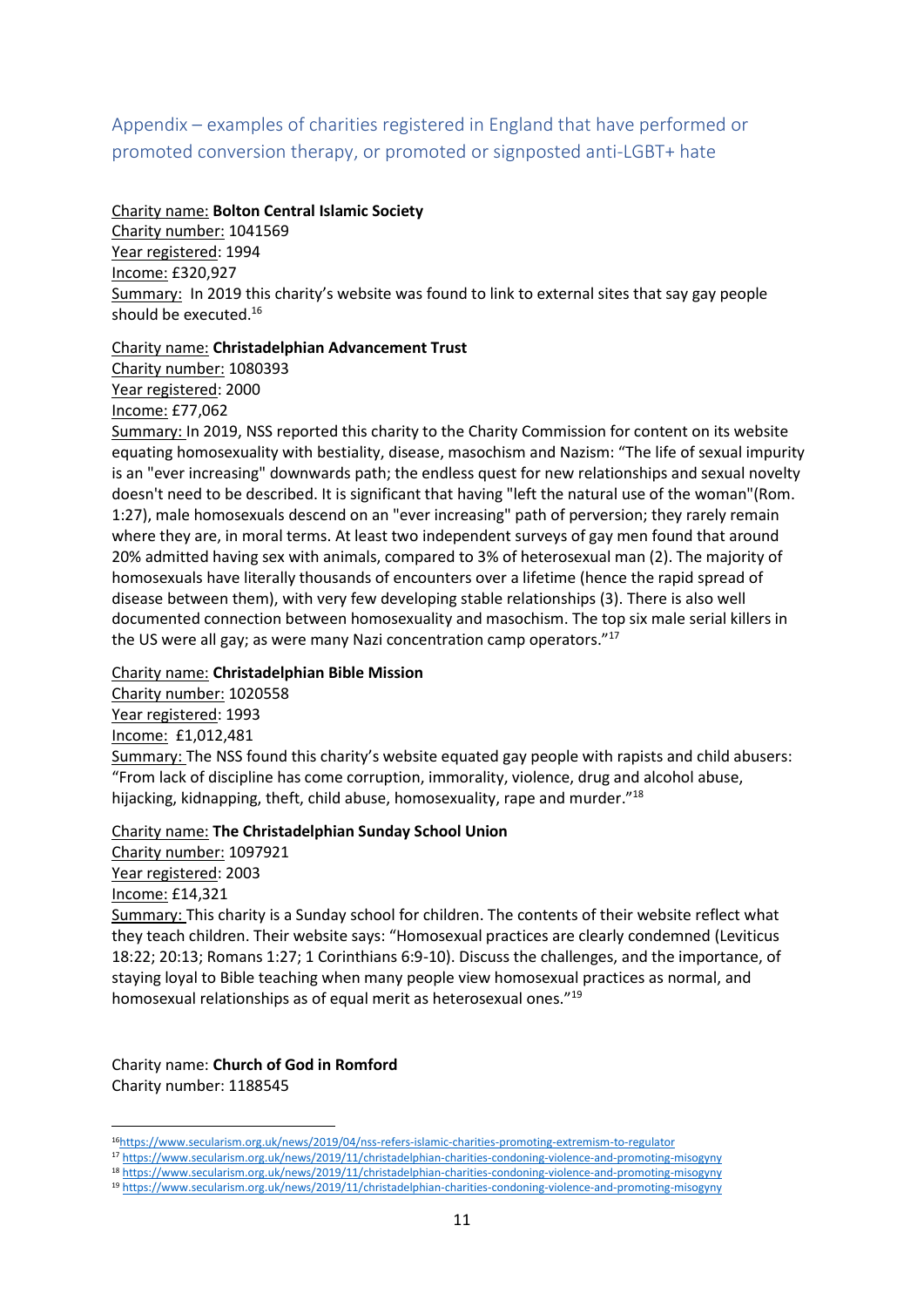Year registered: 2020

Income: £32,084

Summary: This is the most recently-registered branch of an evangelical church. Its website says those who practice "homosexual activity" can "have no part in God's Kingdom" and that it is the duty of church members to support those who come out as gay in "what will have to be for them a celibate lifestyle, at least as far as relationships with the same sex are concerned".

In discussing AIDS, it contrasts those who have been infected "quite innocently (e.g. when receiving health-care)" with those who are infected as a "consequence" of "non-biblical sexual practices".<sup>20</sup>

#### Charity name: **The Faith Movement**

Charity number: 1188137

#### Year registered: 2020

Income: This charity has been recently registered - it does not need to update its information until 10 months after its first financial period ends.

Summary: An editorial on the charity's website says that the "correct response" to any young person who comes out as gay is to say "No, you are not 'gay', what you are is a human being created by God". It says homosexual "temptations" result from "a confusion of the affective and the erotic faculties" that "may be deeply rooted in neurosis". According to the writer, such urges "must be faced with humility and overcome with the tried and tested formula of prayer, self mastery through grace and, most crucially, with the help of chaste and supportive friendship".<sup>21</sup>

Another blog on the website compared the arguments of those who support equal civil rights for LGBT+ people with "those of slaveholders and those involved in the slave trade". It said "reparative therapy" (another term for the harmful practice of 'gay conversion therapy') is an "option" for gay people, and homosexuality "seems to result from fragmentations within the child/father/mother relationship". This content has since been removed from the website.

#### Charity name: **Ghamidi Centre of Islamic Communication**

Charity number: 1192764

Year registered: 2020

Income: This charity has been recently registered (14 December 2020) - it does not need to update its information until 10 months after its first financial period ends

Summary: In 2021, soon after the charity was registered, the NSS found a lecture published on the Ghamidi Centre's website entitled "Is there room for gays and lesbian (sic) in Islam?". During the lecture Islamic scholar Khalid Zaheer said homosexuality "cannot be allowed" because "there are people who lose their senses and are inclined to killing others" and that "we're not going to allow killing because of the reason that there is somebody who has a problem in his mind or is mentally ill". He said homosexuality "needs to be stopped, it needs to be curbed" and if there are "people who are suffering from diseases which are causing them to be inclined to do things which are illegitimate, we need to cure such patients".<sup>22</sup>

#### Charity name: **IslamBradford**

Charity number: 1154340 Year registered: 2013

Income: £117,924

Summary: This charity's website was found in 2019 to host a link to a website that said men who have sex with other men are "to be executed" and calls homosexuality "a great and abhorrent evil".

<sup>20</sup> <https://churchesofgod.info/article-homosexuality-an-alternative-lifestyle/>

<sup>21</sup> <https://www.faith.org.uk/article/november-december-2003-the-debate-about-homosexuality>

<sup>22</sup> <https://www.secularism.org.uk/news/2021/01/new-islamic-charitys-website-says-same-sex-attraction-is-a-disease>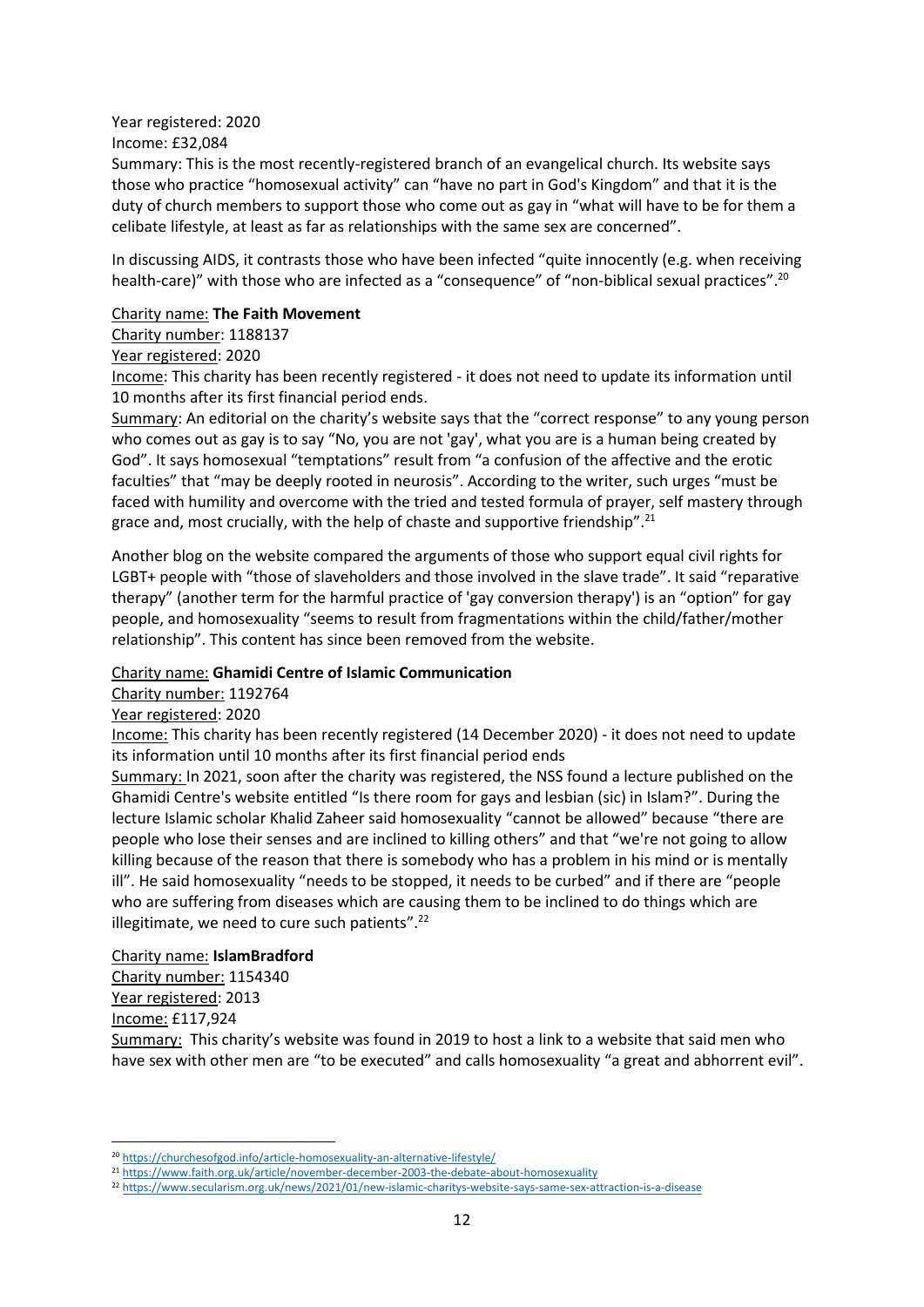It said punishments for homosexuals include being "burned with fire", "thrown down from a high place" and "stoned to death".<sup>23</sup>

#### Charity name: **Islamic Network**

Charity number: 1101603 Year registered: 2004 Income: £65,422 Summary: Despite an intervention by the Charity Commission after they posted material legitimising the murder of homosexuals<sup>24</sup>, the charity continues to provide a platform for extremists according to the Henry Jackson Society.<sup>25</sup>

#### Charity name: **Journey UK**

Charity number: 1056150 Year registered: 1996 Income: £77,874

Summary: Journey UK offer courses that draw on "insights of psychology and child development" in "areas of struggle in relationships and sexual addictions." They follow "an orthodox Christian understanding of sexuality, including God's plan for sexual relations between a man and a woman within marriage".<sup>26</sup>

#### Charity name: **Living Out**

Charity number: 1165572 Year registered: 2016 Income: £56,487

Summary: An article on Living Out's website suggests the organisation regards same-sex relationships and desiring sexual encounters with someone of the same sex, as sinful<sup>27</sup>. It therefore seeks to help "Christian brothers and sisters who experience same-sex attraction stay faithful to biblical teaching on sexual ethics"<sup>28</sup>. In other words, the organisation exists to encourage gay people to practice abstinence.

In 2015, the Charity Commission rejected an application from Living Out to the charity register, on the basis that it was not serving a public benefit and because it "was not evidenced that the organisation sought to promote the wider Christian religion rather than the specific doctrines with regard to homosexuality."<sup>29</sup>

Living Out sought a review, and in 2016 the Charity Commission reversed its decision and accepted Living Out on to the register<sup>30</sup>. Critics of this decision included Conservative MP Michael Freer who [expressed](https://www.thirdsector.co.uk/mike-freer-mp-criticises-decision-register-living-charity/governance/article/1384237) surprise that "the Charity Commission could remotely believe this to be of public benefit". 31

But the commission said it was now satisfied that Living Out "was a more broadly-focused organisation, interested in promoting acceptance, love, compassion and a welcoming place in the Christian Church for same-sex attracted individuals who wish to stay true to their Christian faith".<sup>32</sup>

<sup>23</sup><https://www.secularism.org.uk/news/2019/04/nss-refers-islamic-charities-promoting-extremism-to-regulator>

<sup>24</sup> https://assets.publishing.service.gov.uk/government/uploads/system/uploads/attachment\_data/file/446278/islamic\_network.pdf <sup>25</sup> http://henryjacksonsociety.org/wp-content/uploads/2018/02/HJS-Islamist-Charity-Report.pdf

<sup>26</sup> <https://www.journey-uk.org/faqs/>

<sup>27</sup> <https://www.livingout.org/resources/articles/29/the-christian-debate-over-sexual-identity-orientation-and-labelling>

<sup>28</sup> <https://register-of-charities.charitycommission.gov.uk/charity-search/-/charity-details/5058286/charity-overview>

<sup>29</sup> <https://www.civilsociety.co.uk/news/charity-commission-registers-organisation-that-encourages-gay-christians-to-remain-celibate.html> 30[https://assets.publishing.service.gov.uk/government/uploads/system/uploads/attachment\\_data/file/501454/Living\\_Out\\_full\\_decision.p](https://assets.publishing.service.gov.uk/government/uploads/system/uploads/attachment_data/file/501454/Living_Out_full_decision.pdf) [df](https://assets.publishing.service.gov.uk/government/uploads/system/uploads/attachment_data/file/501454/Living_Out_full_decision.pdf)

<sup>31</sup> <https://www.thirdsector.co.uk/mike-freer-mp-criticises-decision-register-living-charity/governance/article/1384237>

<sup>32</sup>[https://assets.publishing.service.gov.uk/government/uploads/system/uploads/attachment\\_data/file/501454/Living\\_Out\\_full\\_decision.p](https://assets.publishing.service.gov.uk/government/uploads/system/uploads/attachment_data/file/501454/Living_Out_full_decision.pdf) [df](https://assets.publishing.service.gov.uk/government/uploads/system/uploads/attachment_data/file/501454/Living_Out_full_decision.pdf)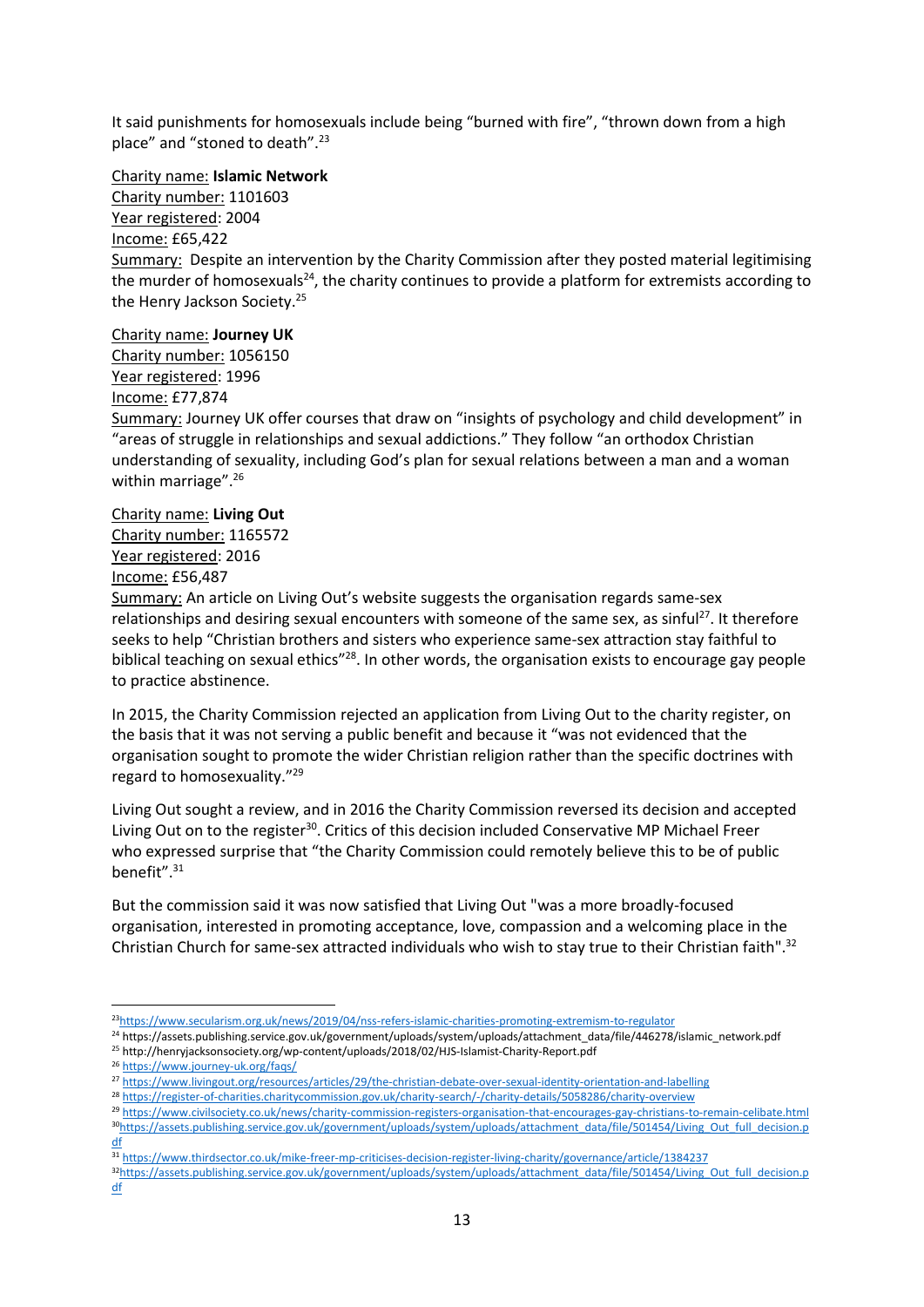Charity name: **Mountain of Fire and Miracles Ministries International**

Charity number: 1100416 Year registered: 2003 Income: £4,582,825

Summary: Mountain of Fire and Miracles (MFM)'s founder Daniel Olukoya preaches that gay people are possessed by "the spirit of the dog" and believes that prayer can save those "in the bondage of homosexuality".<sup>33</sup> An undercover investigation in the Liverpool Echo in 2018 revealed that an MFM church was putting these teachings into action through an extreme form of 'gay conversion therapy' involving starvation. 34

Charity name: **The Slough Islamic Trust** 

Charity number: 254759

Year registered: 1968

Income: £385,664

Summary: The NSS found links on the charity's website to content that encouraged hatred of gay people, including statements such as "Homosexuality becoming wide-spread among people is the harbinger of sociological problems and asocial earthquake" and "Today, with dark propaganda spread through television, movies and the Internet, homosexuality is knocking on the door of Muslims around the world".<sup>35</sup>

#### Charity name: **True Freedom Trust**

Charity number: 1159015 Year registered: 2014

Income: £130,685

Summary: This charity states that its mission is to "promote a biblical pattern for gender and sexual relationships."<sup>36</sup> It offers a referral service "for those who struggle with same-sex temptations and gender confusion"<sup>37</sup> to counsellors "who are sympathetic to our Basis"<sup>38</sup>. It takes the view that same-sex relationships are "sexual immorality"<sup>39</sup>.

## Charity name: **World Mission Agency - Winners Chapel International**

Charity number: 1134421 Year registered: 2010 Income: £10,397,172

Summary: In November 2018, undercover work by ITV News obtained video evidence of a pastor at the Dartford branch of Winners Chapel offering "complete mind reorientation" for gay people. The pastor stated that messages about gay acceptance in society were "carefully scripted" by Satan, and compared it with Nazi propaganda. The process was described by the reporter as follows:

"I went through hours of counselling and prayer sessions, all directed at ridding me of my homosexuality. Sometimes the prayers in themselves seemed harmless, such as for God to direct me and guide me. I felt it changed from something that could have been comforting to something sinister and potentially traumatising…There was little sensitivity about how this could have been incredibly damaging to me".<sup>40</sup>

<sup>33</sup> https://www.thetimes.co.uk/article/amazon-supports-mountain-of-fire-and-miracles-ministries-church-that-backsgay-conversionsnczllxt0

<sup>34</sup> https://www.liverpoolecho.co.uk/news/liverpool-news/echo-goes-undercover-gay-cure-13468107

<sup>35</sup><https://www.secularism.org.uk/news/2019/06/islamic-charities-push-death-for-apostates-and-female-subjugation>

<sup>36</sup> <https://truefreedomtrust.co.uk/beliefs>

<sup>37</sup> <https://truefreedomtrust.co.uk/about-us>

<sup>38</sup> https://secure.truefreedomtrust.co.uk/content/what-does-tftthink-reparative-therapy

<sup>39</sup> <https://truefreedomtrust.co.uk/what-does-bible-teach-about-same-sex-practice>

<sup>40</sup> https://www.itv.com/news/2018-11-12/an-itv-news-undercover-investigation-exposes-the-uk-church-that-claims-you-dont-have-to-begay